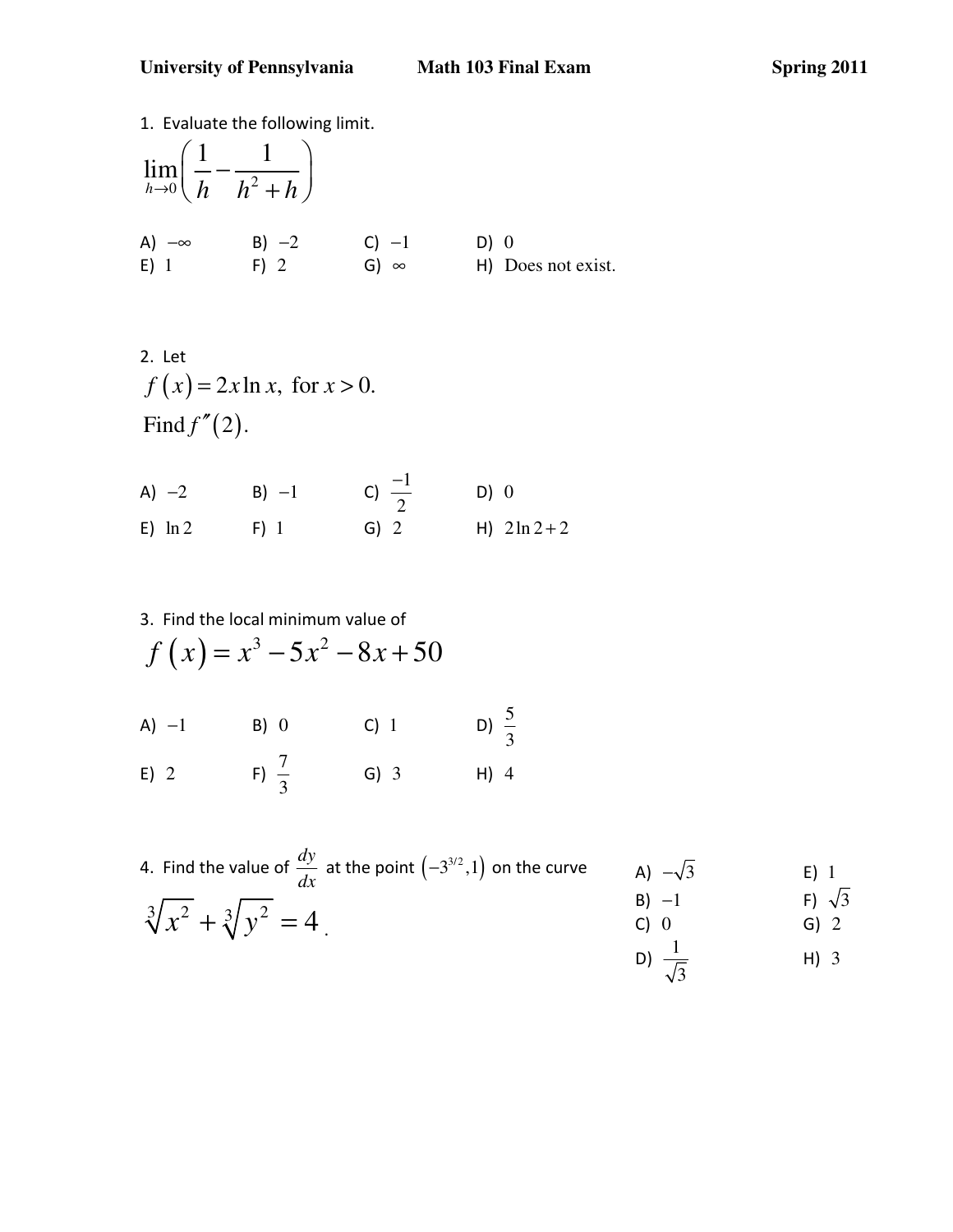5. Find an equation of the line tangent to

$$
f(x) = e^{\sin(2x)}
$$
  
\nAt the point where  $x = 0$ .  
\nA)  $y = 2x + 1$   
\nB)  $y = \cos(x)e^{2x}$   
\nC)  $y = -(x+1)$   
\nD)  $y = 2x$   
\nE)  $y = x$   
\nF)  $y = 1$   
\nG)  $y = \sin(2x)e^{\cos(2x)} + 1$   
\n $y = \frac{1}{2}x + 3$ 

## 6. Find the equations of all horizontal and vertical asymptotes to the curve

$$
f(x) = \frac{4x^2 - 1}{x^2 - 3x + 2}.
$$

(Choose the answer that has all the correct lines)

A)  $x = 1, x = 2, y = \frac{1}{2}$ 2  $x = 1, x = 2, y = \frac{1}{2}$ B)  $x = 1, y = \frac{1}{2}, y = 4$ 2  $x = 1, y = \frac{1}{2}, y = 4$ C)  $x = 2, y = 1$ D)  $x = 0, x = -1, y = \frac{1}{2}$ 2  $x = 0, x = -1, y = \frac{1}{2}$ E)  $x = 4, x = 1$ F)  $x = 1, x = 2, y = 4$ G)  $x = -1, x = 2, y = \frac{1}{2}$ 2  $x = -1, x = 2, y = \frac{1}{2}$ H)  $x = \frac{1}{2}$ ,  $x = 2$ ,  $y = \frac{1}{2}$  $2^{\prime}$  2  $x = \frac{1}{2}$ ,  $x = 2$ ,  $y =$ 

### 7. Let

| .                                                    |      |                |
|------------------------------------------------------|------|----------------|
|                                                      | A) I | $E$ ) $\gamma$ |
| $f(x) = x + \frac{1}{x}$                             |      |                |
|                                                      |      | $F$ ) 2        |
| Find the number $c$ satisfying the conclusion of the |      |                |
|                                                      |      |                |

Mean Value Theorem on the interval  $[1,3]$ .

| $A)$ 1           |                  | E) $\sqrt{3}$ |
|------------------|------------------|---------------|
| B) $\frac{5}{4}$ | $F)$ 2           |               |
| c) $\frac{3}{2}$ | G) $\frac{5}{2}$ |               |
| D) $\frac{8}{5}$ | $H)$ 3           |               |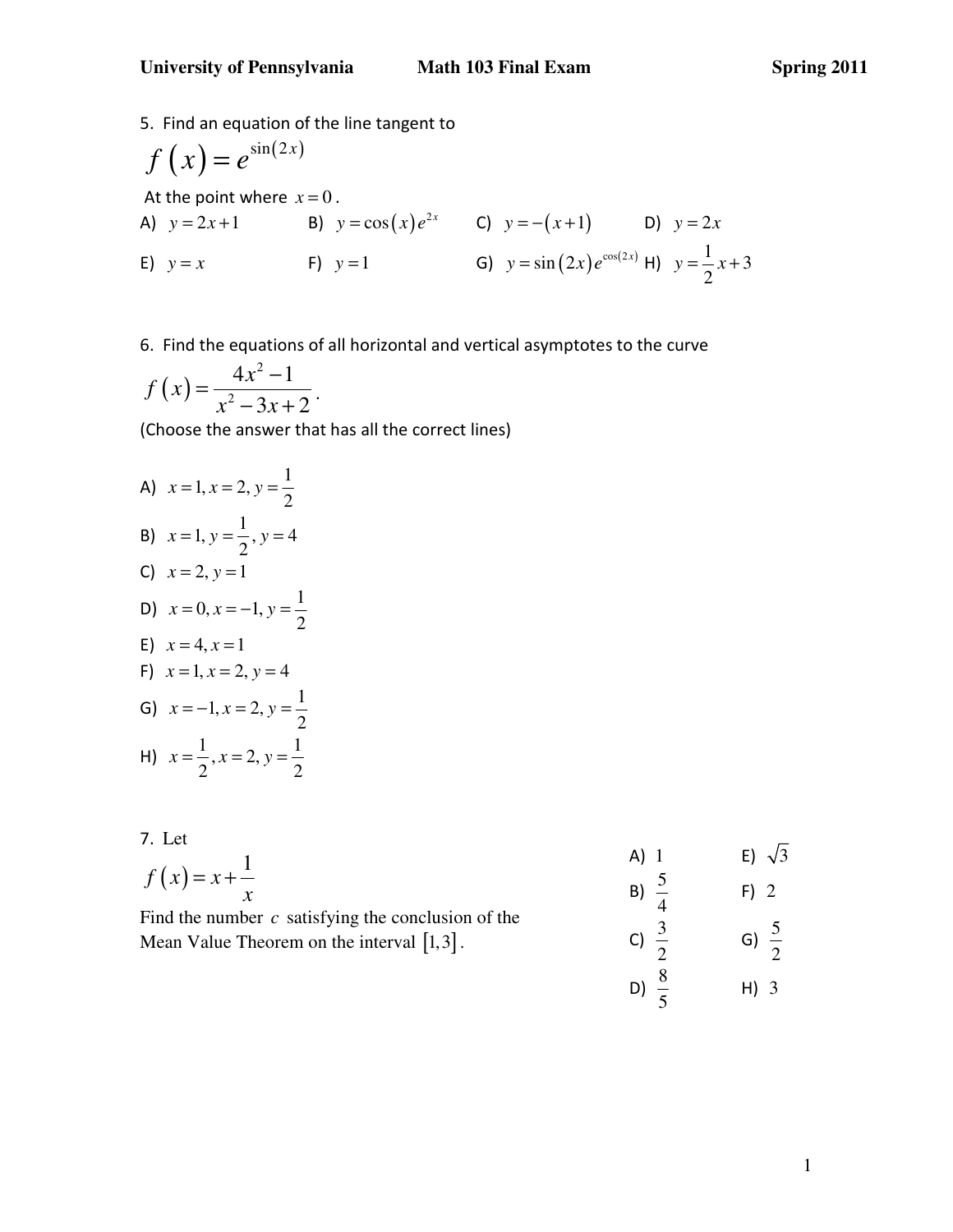8. A woman 5 ft. tall is walking at a speed of 6  $\frac{ft}{sec}$  away from a streetlight which is mounted at a height of 20 ft. How fast is the tip of her shadow moving when she is 10 ft. from the light?

A) 4  $\frac{ft.}{sec.}$  B) 5  $\frac{ft.}{sec.}$  C) 6  $\frac{ft.}{sec.}$  D) 7  $\frac{ft.}{sec.}$ E) 8  $\frac{ft.}{sec.}$  F) 9  $\frac{ft.}{sec.}$  G) 10  $\frac{ft.}{sec.}$  H) 12  $\frac{ft.}{sec.}$ 

9. For what *x* value(s) is the following function not differentiable?

$$
f(x) = \begin{cases} 6\cos(x) + 5e^{-x} & \text{if } x \le 0\\ x^2 - 5x + 11 & \text{if } 0 < x < 2\\ \frac{x^2 + 1}{x - 1} & \text{if } x \ge 2 \end{cases}
$$

- A)  $\{0,1,2\}$ <br>
B)  $\{0,1\}$ <br>
C)  $\{0,2\}$ <br>
D)  $\{1,2\}$ <br>
E)  $\{0\}$ <br>
F)  $\{1\}$ <br>
G)  $\{2\}$
- E)  $\{0\}$  F)  $\{1\}$
- H)  $f(x)$  is differentiable for all x

10. Jack wishes to construct a cylindrical barrel with a volume of 32  $\pi$  ft<sup>3</sup>. The cost per square foot of the material for the side is \$ 3 and the cost per square foot for the material for the top and bottom is \$ 6. Find the height of the barrel that can be constructed at a minimum cost.

| A) $h = 2$ ft. | B) $h = 3$ ft.  | C) $h = 4$ ft.          | D) $h = 6$ ft.     |
|----------------|-----------------|-------------------------|--------------------|
| E) $h = 8$ ft. | F) $h = 10$ ft. | <b>G</b> ) $h = 12$ ft. | $H$ ) $h = 16$ ft. |

| 11. Let                                         | A) $\frac{-3}{2}$ | E) $\frac{3}{4}$ |
|-------------------------------------------------|-------------------|------------------|
| $G(x) = \int_{0}^{6x} \cos^2(\frac{1}{t}) dt$ . | B) $\frac{-1}{2}$ | $F)$ 2           |
| Find                                            | C) 0              | G) $\frac{5}{2}$ |
| $G\left(\frac{1}{\pi}\right).$                  | D)                | H) $\frac{9}{2}$ |